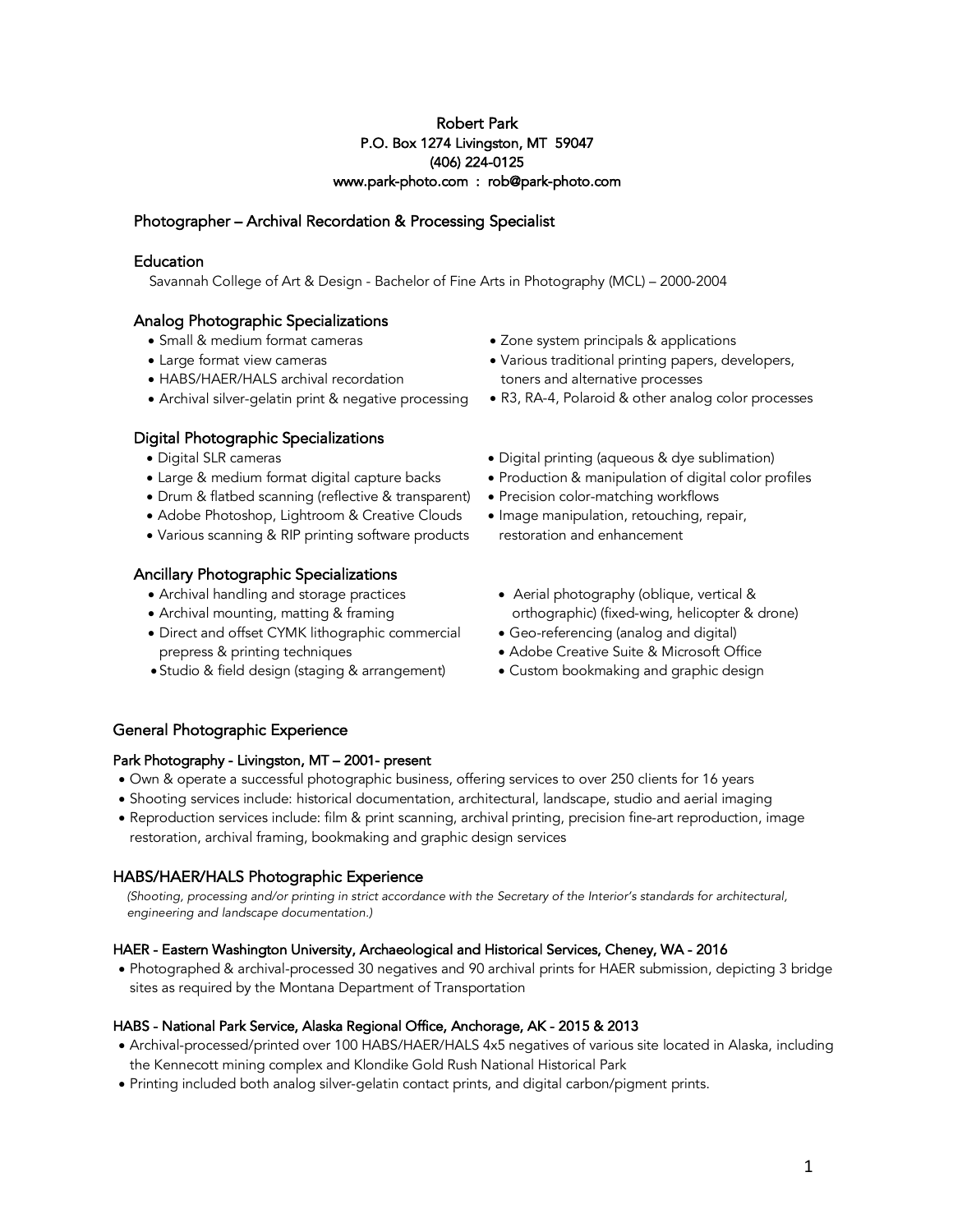*Continued…* 

## HABS - Wilson School – City of Bozeman, MT & Bridger Builders – Bozeman, MT - 2014

- Photographed and archival-processed 23 negatives and 69 archival prints for HABS submission.
- Worked closely with both the City of Bozeman and the contractor, Bridger Builders, to capture desired documentation during progressive phases of the re-purposing of the massive structure.

### HABS - Osborn Building - City of Bozeman, MT & InteResources Planning Inc. – Bozeman, MT - 2010

- Produced HABS photographic documentation for the Osborn Building in downtown Bozeman
- Provided 12 geo-referenced archival negatives and 36 contact prints in accordance with HABS photographic standards

## HAER - Agency Dam – Bureau of Indian Affairs & Integrity Resources Archaeology – Rocky Boy, MT - 2010

- Provided HAER large format photographic recordation of the "Agency Dam", a breached gravity/arch dam on the Rocky Boy Indian Reservation
- Created 8 archival negatives and 32 archival contact prints in accordance with HAER standards.
- Prepared supplemental digital files and archival carbon/pigment prints

### HABS - Holy Rosary Catholic Church – City of Bozeman & Think One Architects – Bozeman, MT - 2009

• Produced HABS photographic documentation of the Holy Rosary Catholic Church Complex, including the cathedral, convent and rectory, consisting of 24 negatives and 72 archival prints.

### HALS Equivalent - Lacoste, France - Government of France & Savannah College of Art & Design - 2003

- (Internship) Conducted an in-depth HALS-level archival recordation project consisting of over 100 images, depicting the architecture and landscape of Lacoste, France
- Produced three fiber-base print sets with 4x5 negatives under strict archival guidelines

### HABS Equivalent - Historic District of Smithfield, VA – Office of City Manager - 2003

• Photographed and provided 32 HABS/HAER/HALS-level archival negative/print set depicting a school house, downtown buildings, & historic ham curing structures

### HAER Equivalent - Coastal Heritage Foundation - Savannah, GA - 2001

• Volunteered to produce 6 HABS/HAER/HALS-level archival black and white prints of historic train engines, passenger cars, a roundhouse, smokestack and other associated structures used by the Georgia Pacific Railroad

## Ancillary Photographic Experience & Notable Projects

### Archival Reproduction - Yellowstone Gateway Museum of Park County – Livingston, MT – 2008 - present

- Whithorn Collection commissioned to archival-print 6,000+ images from high-resolution scans of historical glass plate, silver nitrate and silver gelatin prints/negatives, as well as re-photographing flat art.
- Commissioned and/or volunteered time scanning, archival-printing & restoring historic photographs, as well as photographing current scenes to be used in exhibitions as context for historical exhibits.
- Ongoing contract with the museum to provide archival on-demand printing services to museum patrons
- Digitally reproduced/restored over 1,200 images for, and produced the new design and layout for the reprinting of 4 books: *Photo History of the Shields Valley, Photo History of Livingston, Photo History of Gardiner/Jardine* & *History of Park County, MT.*

### Fine-Art Photography - Howard Schatz – San Francisco Bay Area, CA – 2015 - 2016

• Provided on-site custom printing services for artist's clients and created precision proof sets for upcoming photographic book publications

*Continued…*